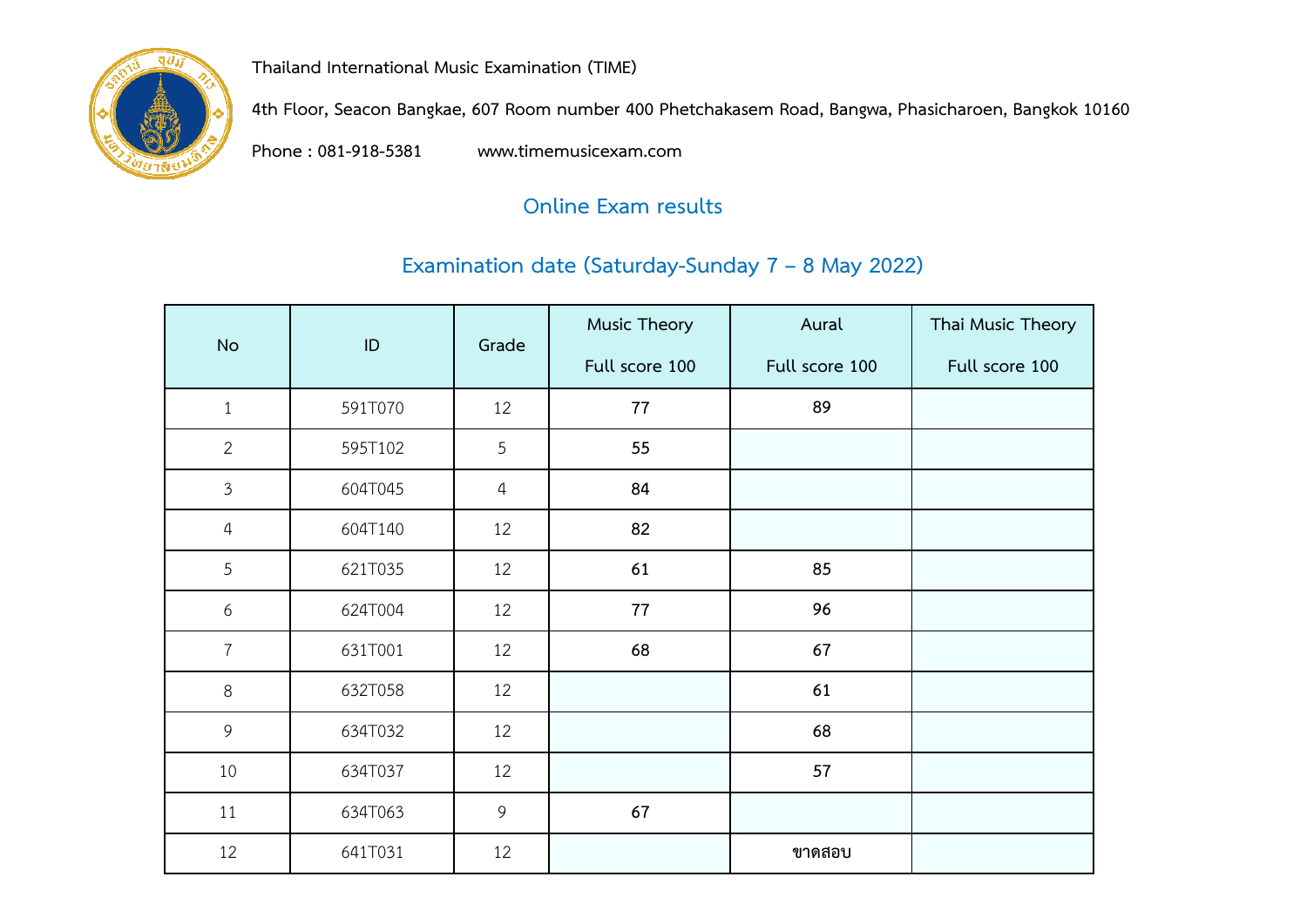|                 | ID      | Grade          | Music Theory      | Aural             | Thai Music Theory |
|-----------------|---------|----------------|-------------------|-------------------|-------------------|
| <b>No</b>       |         |                | Full score 100    | Full score 100    | Full score 100    |
| 13              | 641T050 | 12             | 47                | postpone the exam |                   |
| 14              | 642T014 | 12             |                   | 78                |                   |
| 15              | 643T003 | 12             |                   | 88                |                   |
| 16              | 643T008 | 12             |                   | 40                |                   |
| 17              | 644T051 | 12             |                   | 75                |                   |
| 18              | 644T052 | 9              |                   | 63                |                   |
| 19              | 644T056 | 12             |                   | 60                |                   |
| 20              | 644T061 | 12             | postpone the exam | 57                |                   |
| 21              | 645T007 | 12             | 49                |                   |                   |
| 22              | 645T018 | 9              | 90                |                   |                   |
| 23              | 645T024 | 12             | 70                |                   |                   |
| 24              | 645T026 | 12             |                   | 57                |                   |
| 25              | 645T036 | 9              | 57                | 50                |                   |
| 26              | 645T037 | 9              |                   | 54                |                   |
| 27              | 645T045 | 12             | 64                | 93                |                   |
| 28              | 645T058 | 12             |                   | 60                |                   |
| 29              | 645T059 | 12             |                   | 89                |                   |
| 30 <sup>°</sup> | 645T076 | $\overline{9}$ | missing exam      | missing exam      |                   |
| 31              | 645T093 | $\overline{9}$ |                   | 76                |                   |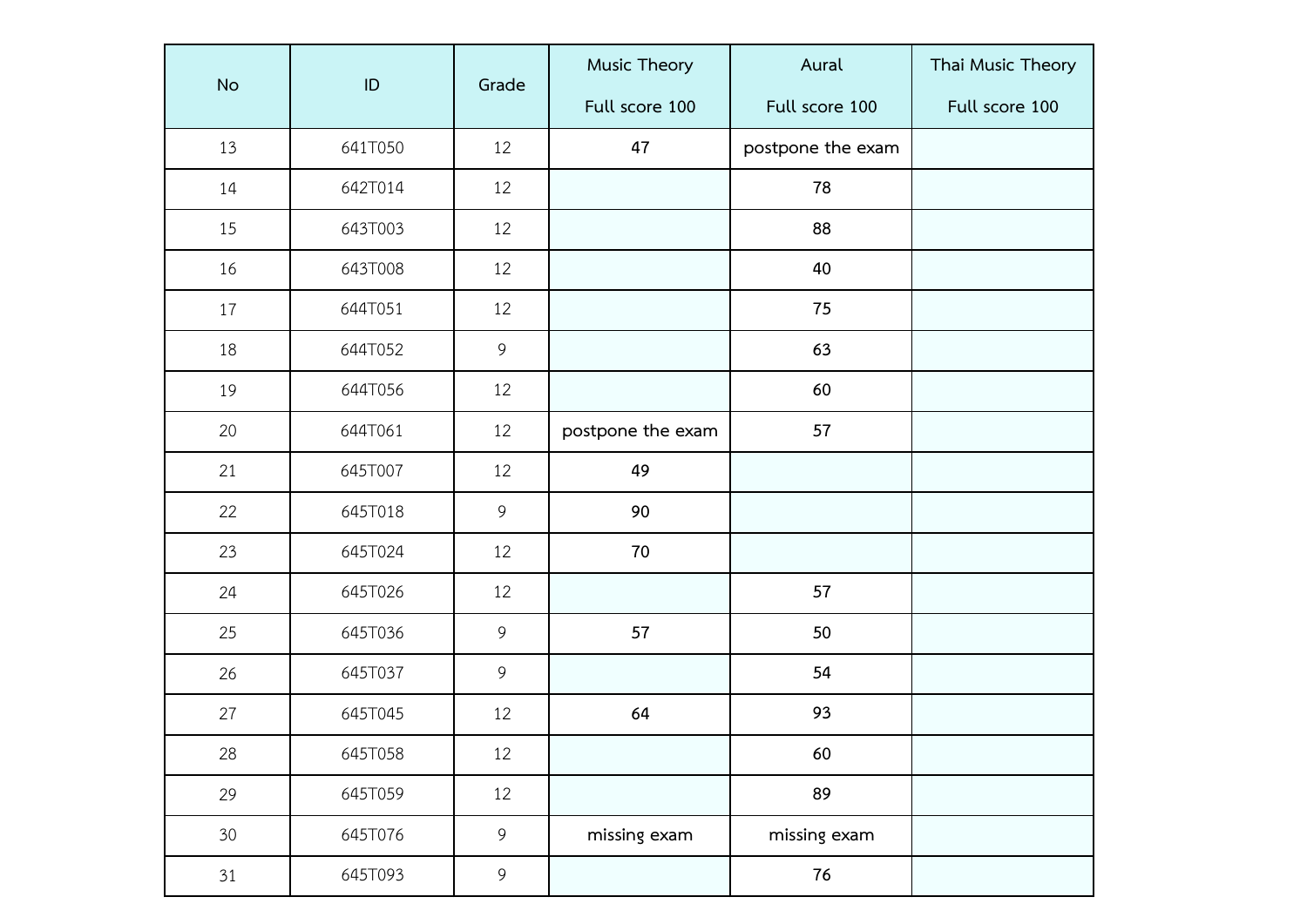|           |               | Grade          | Music Theory      | Aural             | Thai Music Theory |
|-----------|---------------|----------------|-------------------|-------------------|-------------------|
| <b>No</b> | $\mathsf{ID}$ |                | Full score 100    | Full score 100    | Full score 100    |
| 32        | 645T101       | $\overline{9}$ | 58                | 61                |                   |
| 33        | 651T018       | 12             | 87                |                   |                   |
| 34        | 651T024       | 12             | 28                | 26                |                   |
| 35        | 651T031       | 12             | 79                |                   |                   |
| 36        | 651T036       | 12             |                   | 41                |                   |
| 37        | 651T048       | 12             | 30                | 39                |                   |
| 38        | 652T002       | 12             | 59                | 76                |                   |
| 39        | 652T005       | 12             | 76                | postpone the exam |                   |
| 40        | 652T007       | $\overline{9}$ | 50                | 50                |                   |
| 41        | 652T008       | 12             | 60                | 61                |                   |
| 42        | 652T013       | 9              |                   | 47                |                   |
| 43        | 652T014       | 9              | 42                | 72                |                   |
| 44        | 652T034       | 12             | 82                | 96                |                   |
| 45        | 652T040       | 12             |                   | 62                |                   |
| 46        | 652T041       | 12             | 49                | 35                |                   |
| 47        | 652T043       | 12             | 43                | 17                |                   |
| 48        | 652T045       | 12             | 50                | 60                |                   |
| 49        | 652T053       | 12             | postpone the exam | postpone the exam |                   |
| 50        | 652T058       | 9              | 72                | 31                |                   |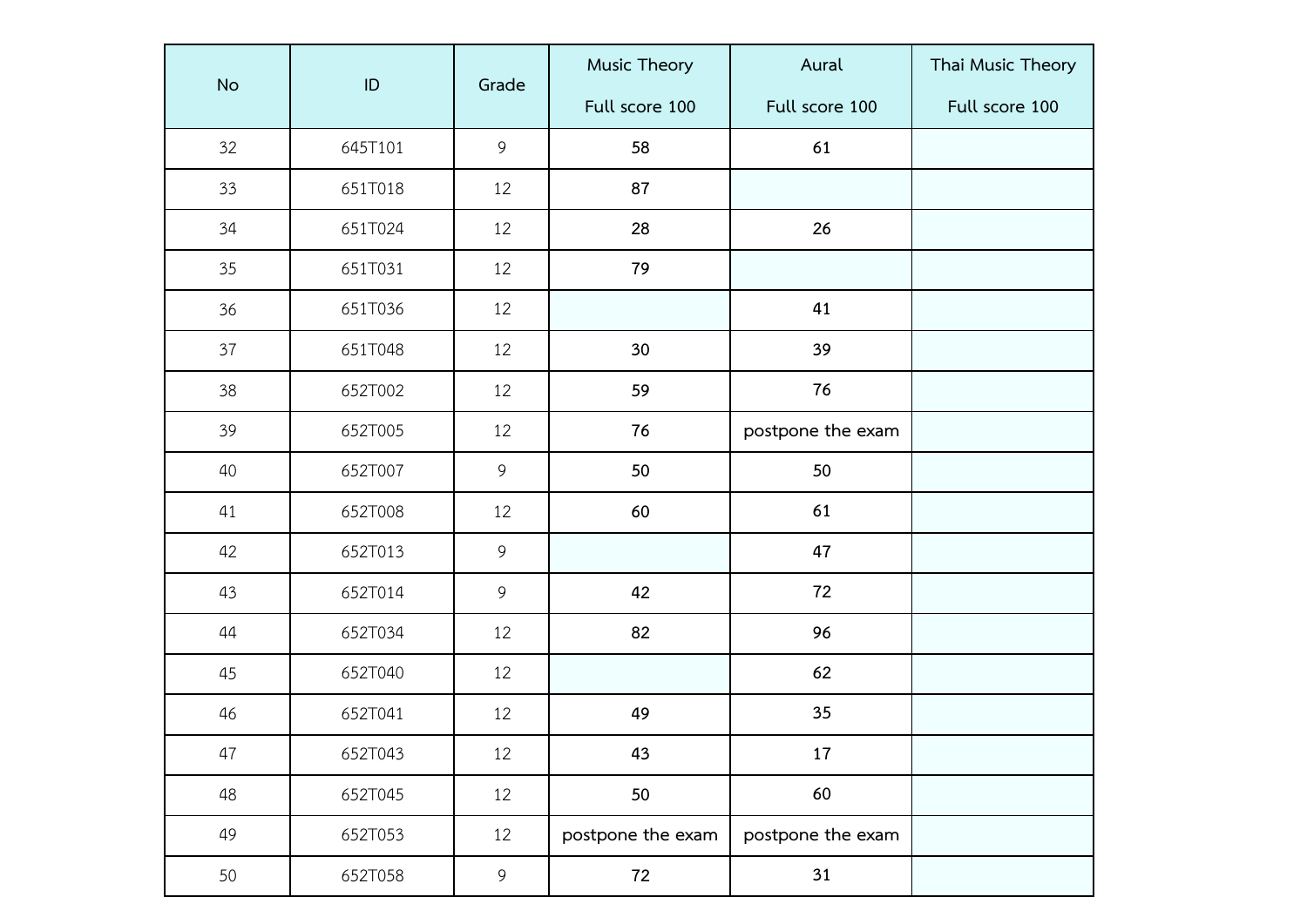|           | ID      | Grade          | Music Theory      | Aural             | Thai Music Theory |
|-----------|---------|----------------|-------------------|-------------------|-------------------|
| <b>No</b> |         |                | Full score 100    | Full score 100    | Full score 100    |
| 51        | 652T061 | 9              | 51                |                   |                   |
| 52        | 652T062 | 12             | 52                |                   |                   |
| 53        | 652T063 | 12             | 72                | 31                |                   |
| 54        | 653T001 | $\overline{2}$ | 71                |                   |                   |
| 55        | 653T002 | $M.4+$ ส.2     | 97                | 89                |                   |
| 56        | 653T003 | 9              | 46                | 82                |                   |
| 57        | 653T004 | 12             | 86                |                   |                   |
| 58        | 653T005 | $\overline{9}$ |                   |                   | 60                |
| 59        | 653T006 | $\overline{9}$ | 29                | 19                |                   |
| 60        | 653T007 | 12             | postpone the exam | postpone the exam |                   |
| 61        | 653T008 | 9              | 74                | 84                |                   |
| 62        | 653T009 | 12             | 58                |                   |                   |
| 63        | 653T010 | 12             | 84                | 95                |                   |
| 64        | 653T011 | $W.3 + R.2$    | 97                | 83                |                   |
| 65        | 653T012 | 12             | 45                | $71\,$            |                   |
| 66        | 653T013 | 12             | 48                | 31                |                   |
| 67        | 653T014 | 12             | 90                | 69                |                   |
| 68        | 653T015 | 9              | 78                | 82                |                   |
| 69        | 653T016 | 12             | 64                | 67                |                   |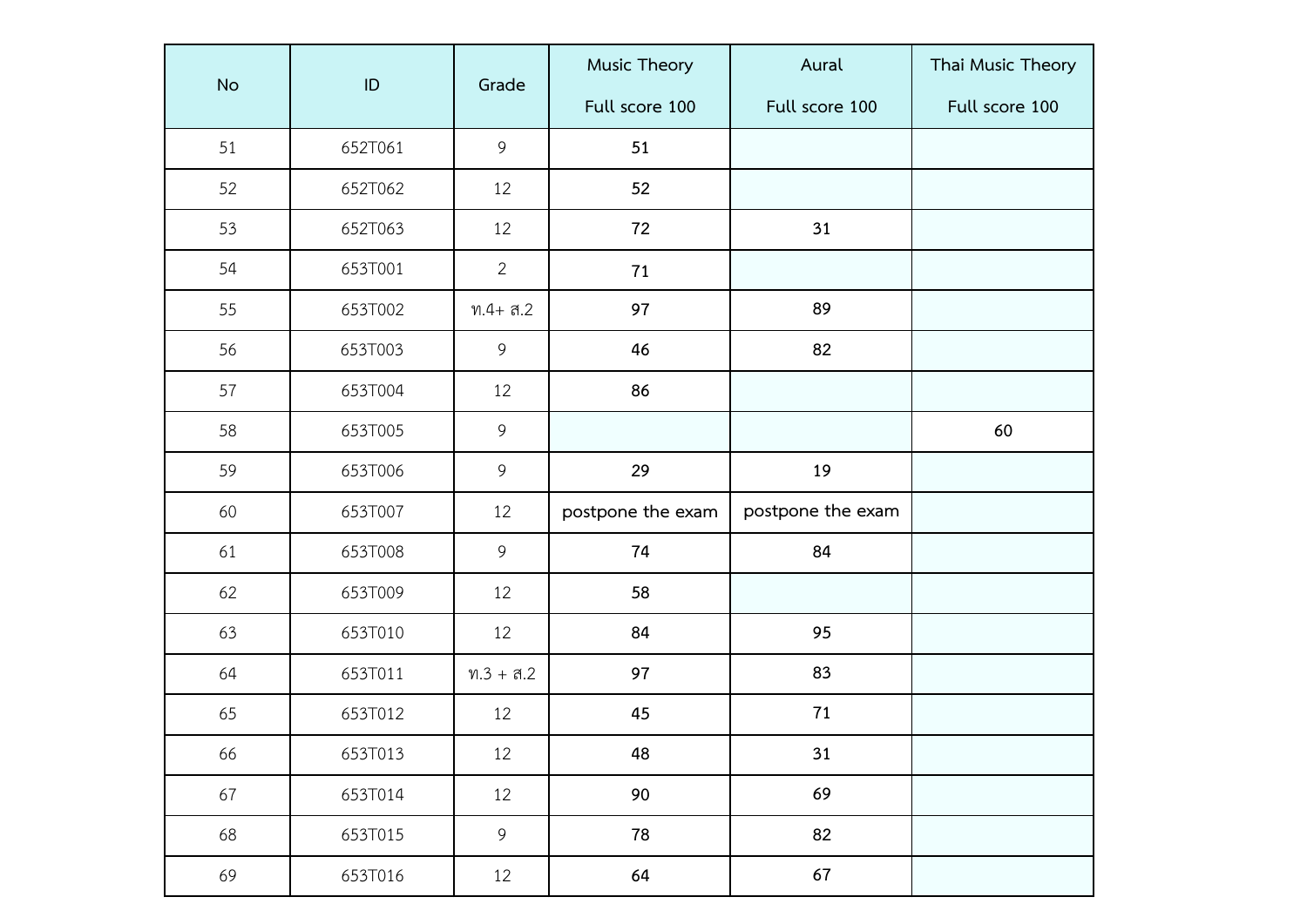|           |         |                | Music Theory      | Aural             | Thai Music Theory |
|-----------|---------|----------------|-------------------|-------------------|-------------------|
| <b>No</b> | ID      | Grade          | Full score 100    | Full score 100    | Full score 100    |
| 70        | 653T018 | 9              | 66                | 84                |                   |
| 71        | 653T019 | 12             | 66                | 67                |                   |
| 72        | 653T020 | $\mathfrak{Z}$ | 63                | 57                |                   |
| 73        | 653T021 | $\overline{4}$ | 82                |                   |                   |
| 74        | 653T022 | 9              | 27                | 58                |                   |
| 75        | 653T023 | 12             | postpone the exam | postpone the exam |                   |
| 76        | 653T024 | 12             | missing exam      | missing exam      |                   |
| 77        | 653T025 | 12             | 84                | 80                |                   |
| 78        | 653T026 | $\overline{9}$ | 89                | 91                |                   |
| 79        | 653T027 | 12             | 93                |                   |                   |
| 80        | 653T028 | 9              | 39                | 69                |                   |
| 81        | 653T029 | 9              |                   |                   | 59                |
| 82        | 653T030 | 9              | 68                | 70                |                   |
| 83        | 653T031 | 12             | 96                | 89                |                   |
| 84        | 653T032 | $\overline{9}$ | 30                | 33                |                   |
| 85        | 653T033 | 12             | 43                | missing exam      |                   |
| 86        | 653T034 | $\overline{9}$ | 81                | 95                |                   |
| 87        | 653T035 | $\overline{2}$ | 67                |                   |                   |
| 88        | 653T036 | $\overline{2}$ | 74                |                   |                   |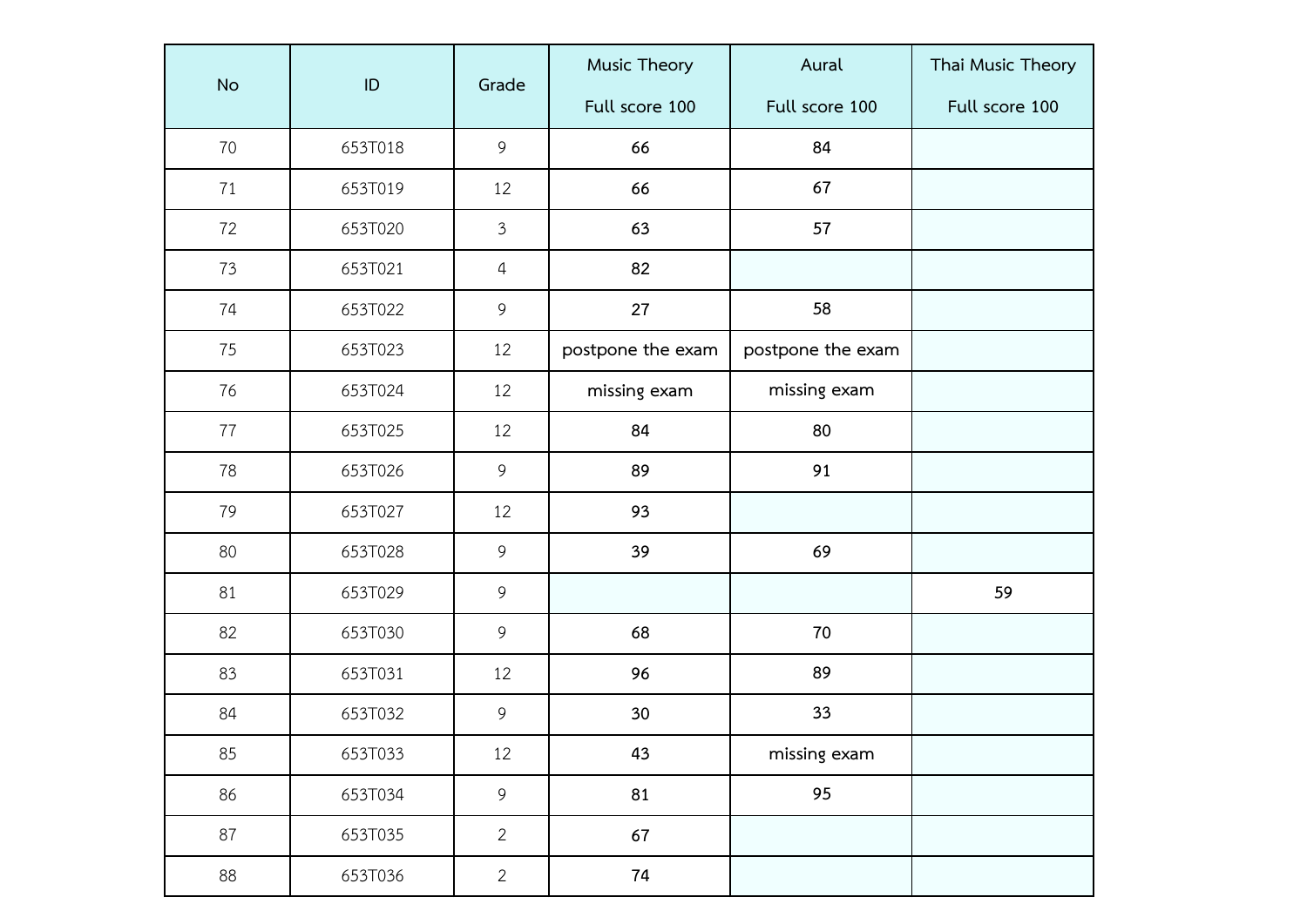|           | ID      |                | Music Theory      | Aural             | Thai Music Theory |
|-----------|---------|----------------|-------------------|-------------------|-------------------|
| <b>No</b> |         | Grade          | Full score 100    | Full score 100    | Full score 100    |
| 89        | 653T037 | $\mathfrak{Z}$ | 72                |                   |                   |
| 90        | 653T038 | $\mathfrak{Z}$ | 82                |                   |                   |
| 91        | 653T039 | 12             | 83                | 44                |                   |
| 92        | 653T040 | $\overline{2}$ | 44                |                   |                   |
| 93        | 653T041 | 12             | 73                | 20                |                   |
| 94        | 653T042 | 9              | 31                | 55                |                   |
| 95        | 653T043 | 12             | 60                |                   |                   |
| 96        | 653T044 | 12             | 80                | postpone the exam |                   |
| 97        | 653T045 | $\mathfrak{Z}$ | 94                |                   |                   |
| 98        | 653T046 | 12             | missing exam      | missing exam      |                   |
| 99        | 653T047 | $\mathsf 9$    | 59                | 70                |                   |
| 100       | 653T048 | $\mathfrak{Z}$ | 88                |                   |                   |
| 101       | 653T049 | 12             | 47                |                   |                   |
| 102       | 653T050 | 6              | postpone the exam |                   |                   |
| 103       | 653T051 | 12             | 52                | 40                |                   |
| 104       | 653T052 | 12             | 57                | 51                |                   |
| 105       | 653T053 | 12             | 72                |                   |                   |
| 106       | 653T054 | 9              | 23                | 33                |                   |
| 107       | 653T055 | 12             | 60                | 35                |                   |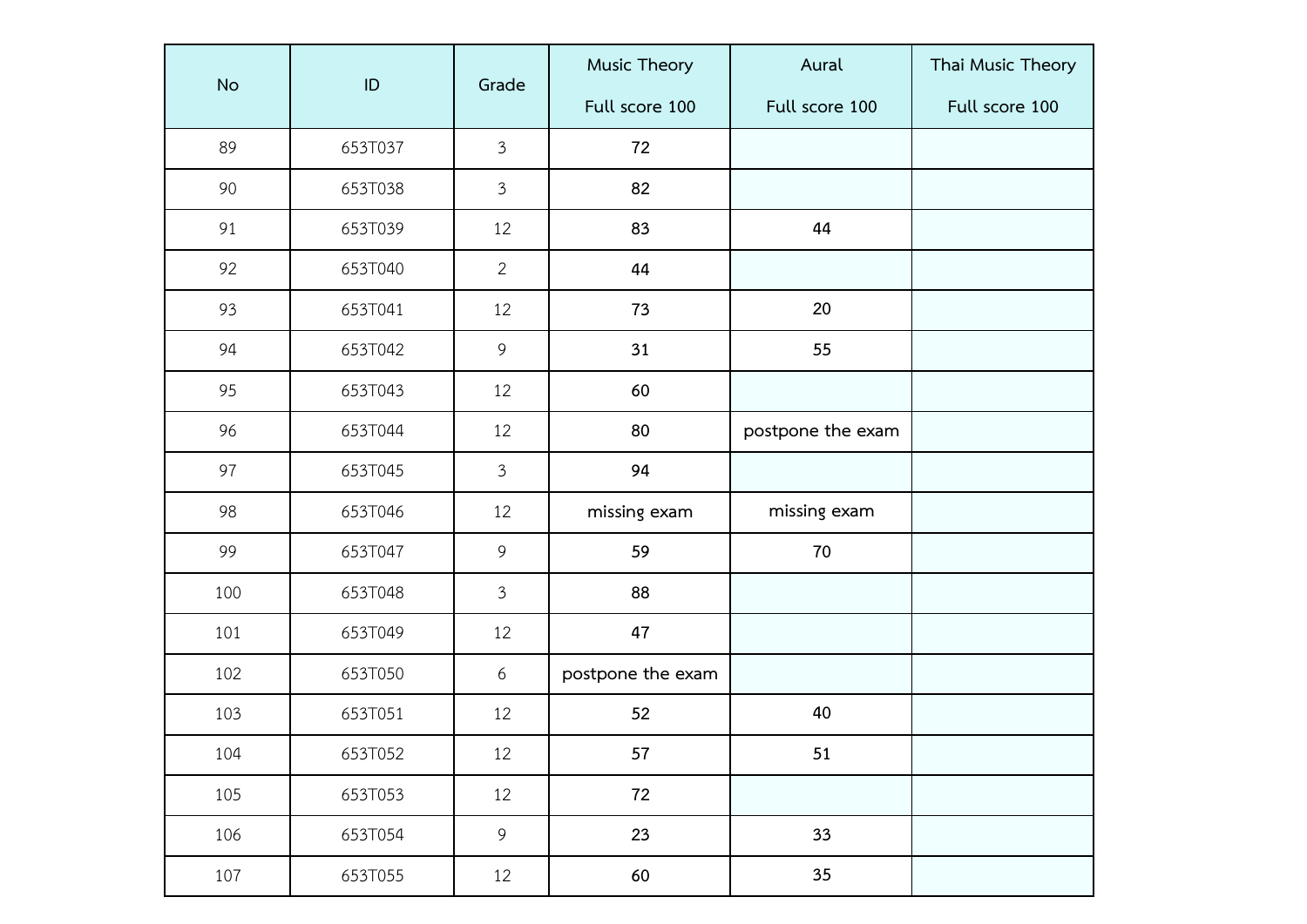|           |               |              | Music Theory      | Aural          | Thai Music Theory |
|-----------|---------------|--------------|-------------------|----------------|-------------------|
| <b>No</b> | $\mathsf{ID}$ | Grade        | Full score 100    | Full score 100 | Full score 100    |
| 108       | 653T056       | 12           | 21                |                |                   |
| 109       | 653T057       | 12           | 80                |                |                   |
| 110       | 653T058       | 12           | 56                | 31             |                   |
| 111       | 653T059       | 12           | 39                |                |                   |
| 112       | 653T060       | 12           | 97                | 97             |                   |
| 113       | 653T061       | $0.3 + 0.1$  | 86                | 82             |                   |
| 114       | 653T062       | 12           | 56                | 73             |                   |
| 115       | 653T063       | 12           | 69                | 87             |                   |
| 116       | 653T064       | 12           | 90                | 96             |                   |
| 117       | 653T065       | 12           | 94                | 94             |                   |
| 118       | 653T066       | 12           | 64                | 85             |                   |
| 119       | 653T068       | 12           | postpone the exam |                |                   |
| 120       | 653T069       | 12           | $70\,$            | 89             |                   |
| 121       | 653T070       | 12           | 73                |                |                   |
| 122       | 653T071       | $W.3 + R.1$  | 91                | 98             |                   |
| 123       | 653T072       | $9.3 + 3.1$  | 97                | 84             |                   |
| 124       | 653T073       | $\mathbf{1}$ | 73                |                |                   |
| 125       | 653T074       | 12           | 18                |                |                   |
| 126       | 653T075       | 12           | 53                |                |                   |